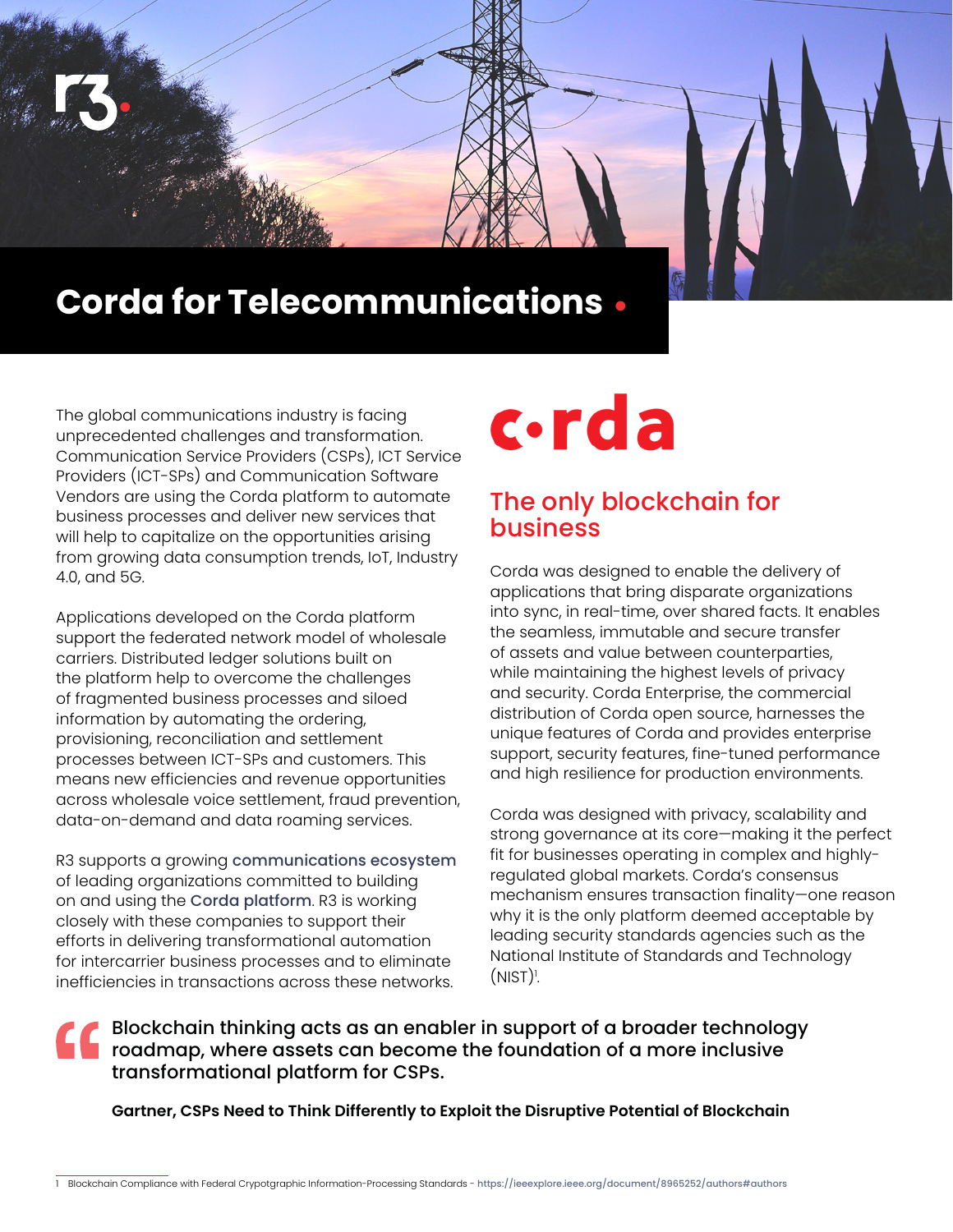## Why Corda for telco tech firms? Enterprise blockchain for



#### **Scalability**

Corda is designed for enterprise scalability and has been proven to meet the transaction processing demands and needs of many industries.



#### Privacy with provenance

Corda drives industry level process optimization by enabling CSPs and ICT Service Providers to connect and transact seamlessly, securely and in strict privacy. Data and history is only shared on a need to know basis.



#### Interoperability

Corda applications are interoperable, allowing applications to benefit from the innovation of other applications. Interchain interoperability and integration with existing infrastructure, such as payment and settlement rails are supported by Corda flows, and dedicated development toolkits.



#### Finality of Transactions

Corda's ledger provides deterministic finality. Once transactions are committed to the ledger they are final. This is essential for the low risk, and highly secure settlement of high volume and value transactions between carriers.



## intercarrier settlement

Corda can be used by CSPs, ICT-SPs and vendors to develop applications for many intercarrier automation and settlement use cases.

On Corda, carriers and vendors can:

- Use applications that reconcile rates and billing information in real-time reducing disputes between parties
- Ensure privacy of bilateral transactions between parties whilst also allowing transactions to execute seamlessly between organisations
- Automate business processes, transactions and agreements between carriers
- Massively reduce the cost of processing transactions



Telecommunications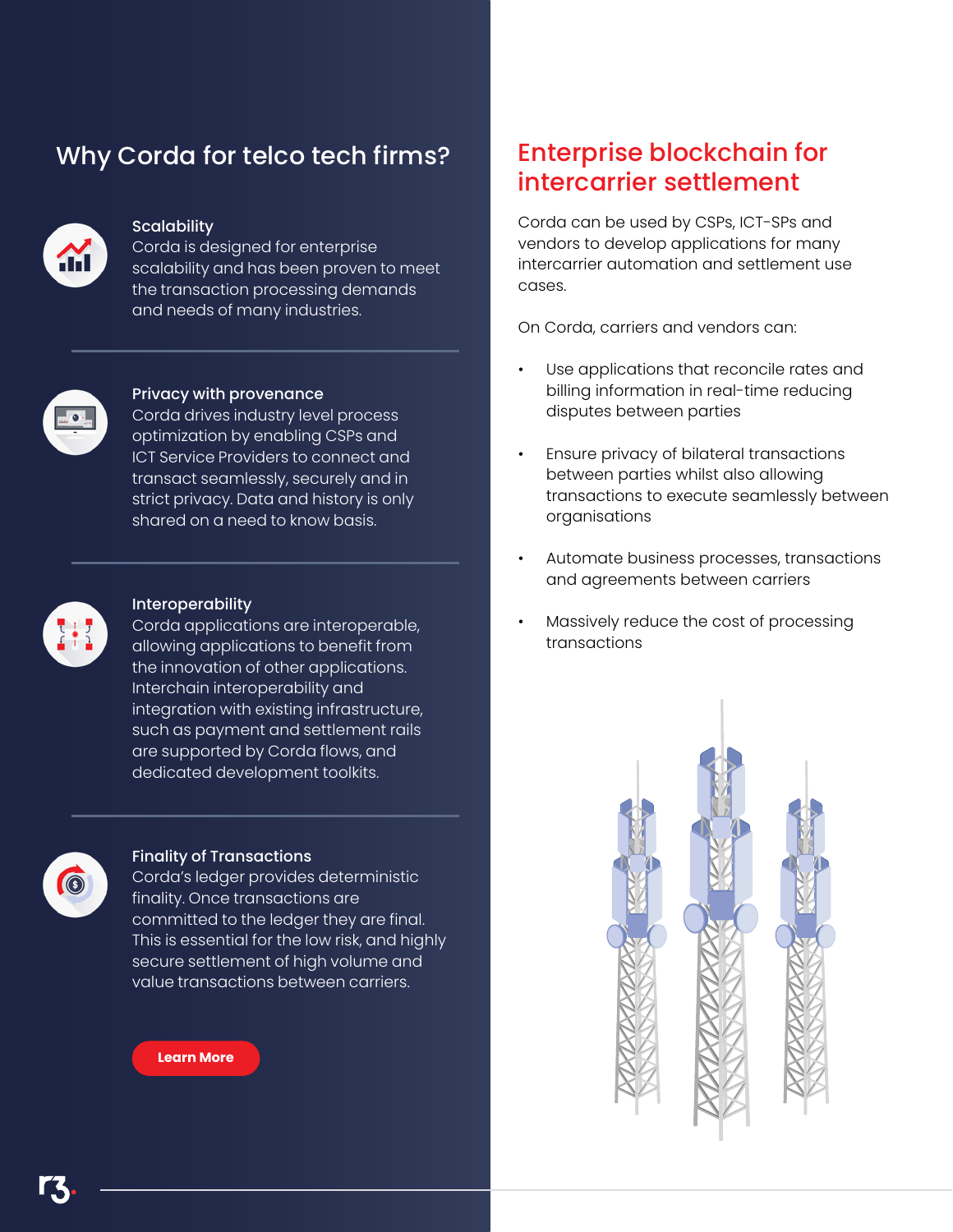#### **Wholesale interconnect use cases on Corda**